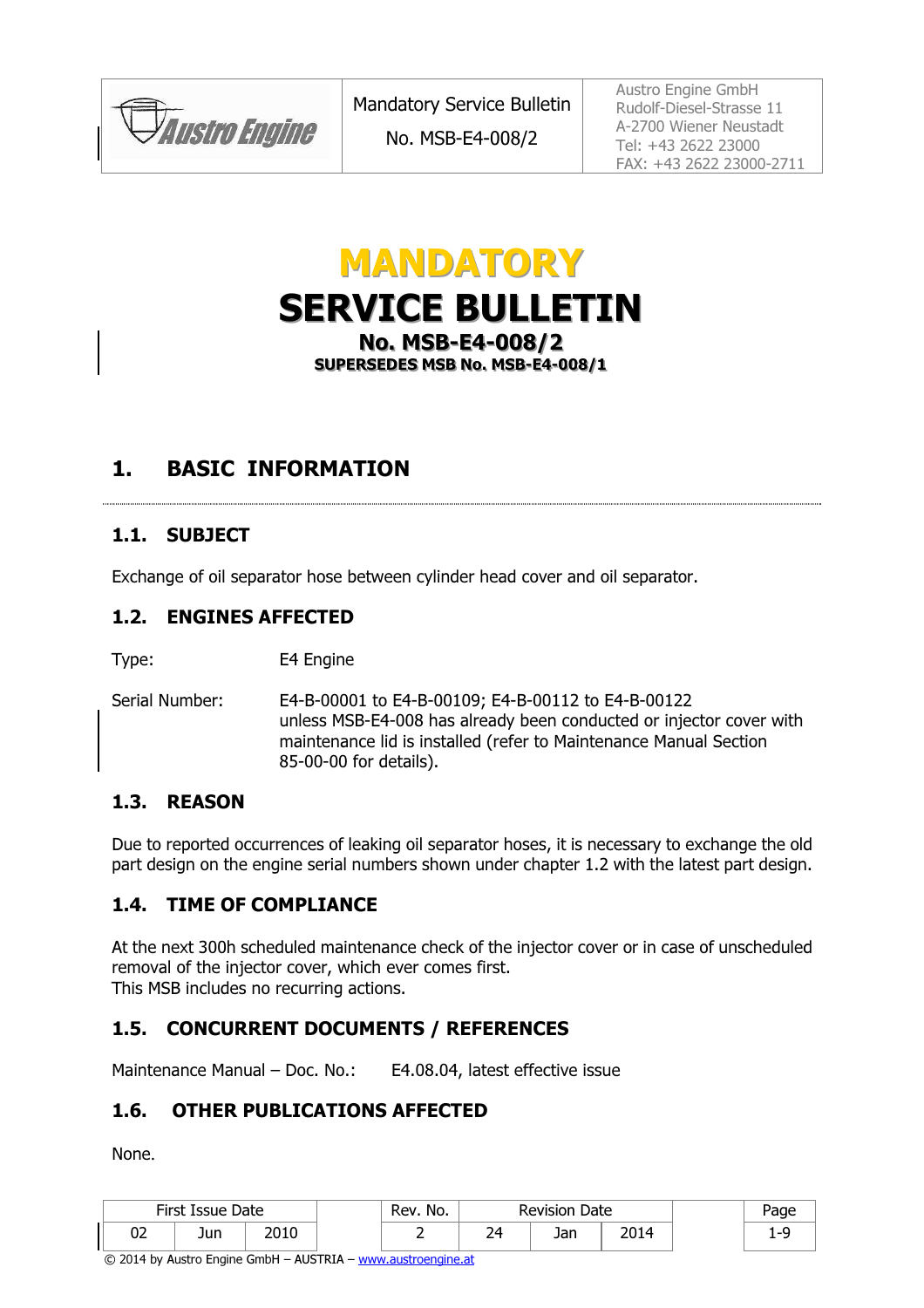

No. MSB-E4-008/2

Austro Engine GmbH Rudolf-Diesel-Strasse 11 A-2700 Wiener Neustadt Tel: +43 2622 23000 FAX: +43 2622 23000-2711

## 2. TECHNICAL DETAILS

#### 2.1. ACCOMPLISHMENT / INSTRUCTIONS

The following instructions have to be followed to comply with this MSB.

1. "Removal of the Injector Cover" according to Maintenance Manual E4.08.04, chapter 85-00-11.

2. Disassemble the oil separator hose [1] from the oil separator assembly (see Figure 1) by removing the hose clamp [2] with the tool shown under chapter 3.2. Then pull-off the oil separator hose [1] from the oil separator [3] by using adequate tools.



Take care of not damaging the oil separator [3] while pulling-off the oil separator hose  $[1]$ .



Figure 1: oil separator assembly

|    | First Issue Date |       | No.<br>Rev. |                | <b>Revision Date</b> |       | aae |
|----|------------------|-------|-------------|----------------|----------------------|-------|-----|
| UZ | Jun              | ∩ ו∩ר |             | າ4<br><u>_</u> | Jan                  | י ו∩ר |     |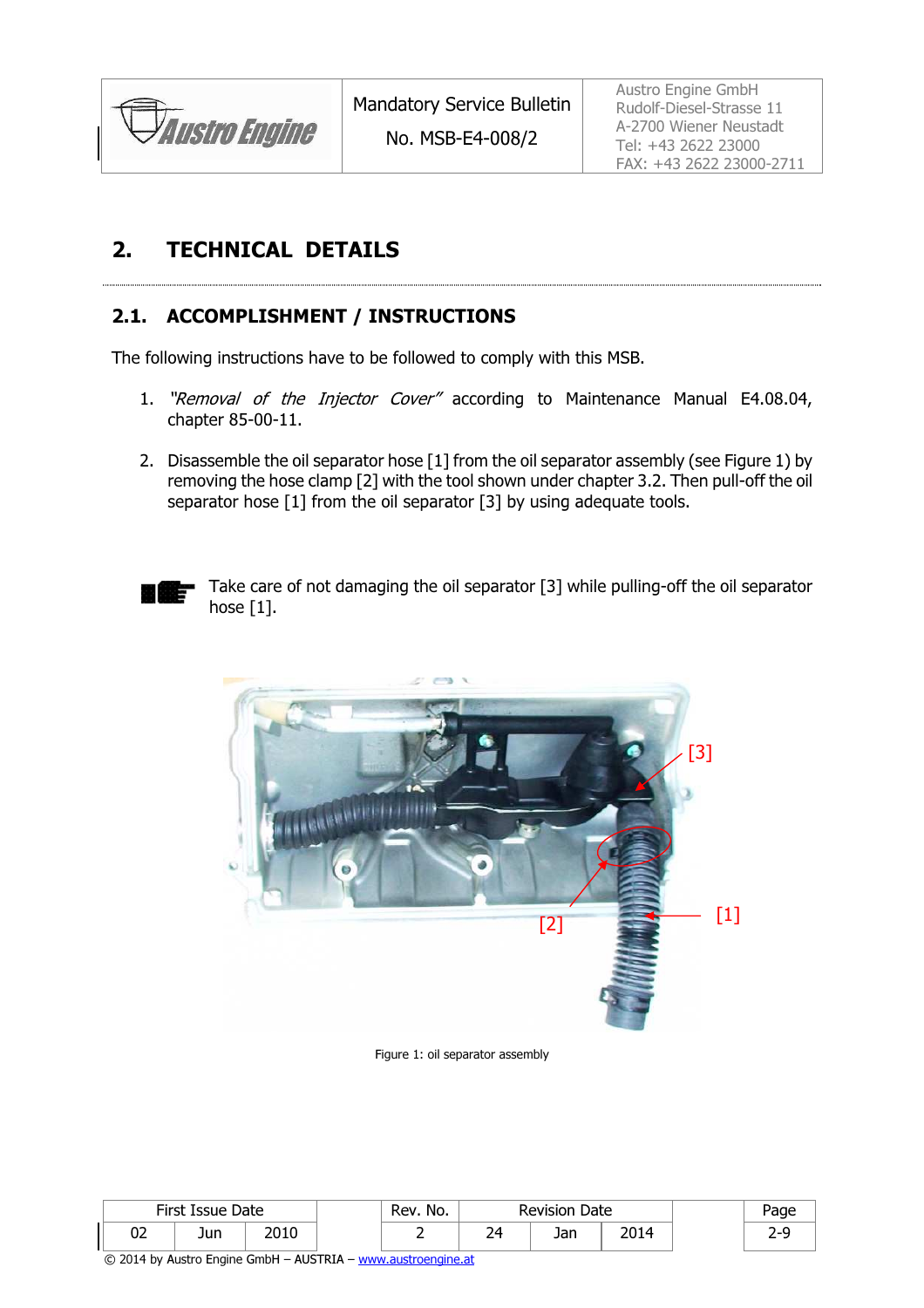

3. Exchange the oil separator hose  $-$  old design  $-$  by the new design with the part number E4A-53-100-501 Rev. 020 (see Figure 2).



Figure 2: old and new oil separator hose design

4. Mounting of the new oil separator hose according the following steps:



|    | First Issue Date |       | Rev. No. |    | Date<br><b>Revision</b> |     |  |
|----|------------------|-------|----------|----|-------------------------|-----|--|
| ◡▵ | Jun              | ∩ ו∩ר |          | ົາ | Jan                     | 201 |  |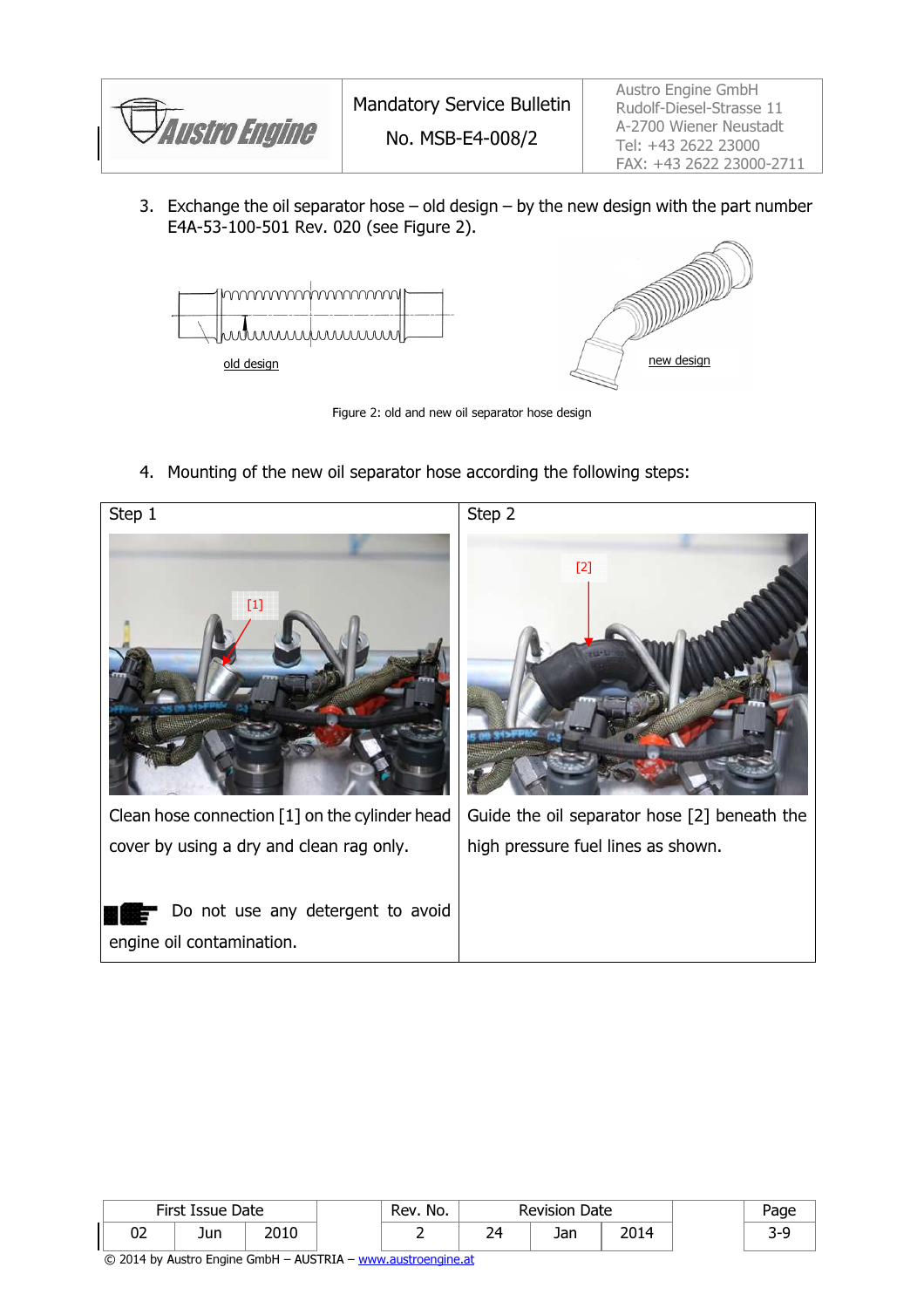

Austro Engine GmbH Rudolf-Diesel-Strasse 11 A-2700 Wiener Neustadt Tel: +43 2622 23000 FAX: +43 2622 23000-2711



|          | First Issue Date |      | No.<br>Rev. | <b>Revision Date</b> |            | Page |     |
|----------|------------------|------|-------------|----------------------|------------|------|-----|
| רח<br>∪∠ | Jun              | 2010 |             | 74.<br><u>_</u>      | Ion<br>JaH | 2014 | 4-4 |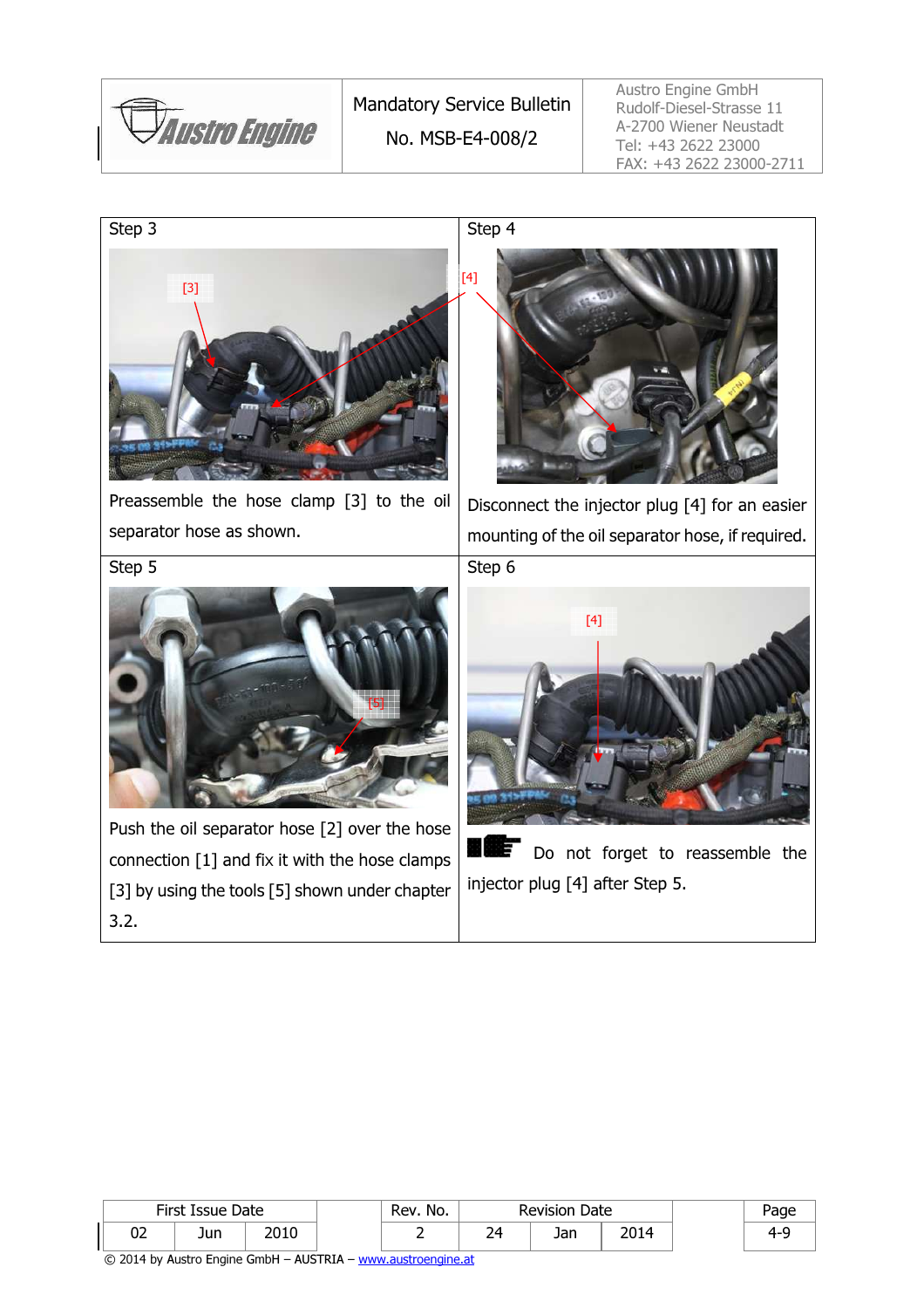

Mandatory Service Bulletin No. MSB-E4-008/2

Austro Engine GmbH Rudolf-Diesel-Strasse 11 A-2700 Wiener Neustadt Tel: +43 2622 23000 FAX: +43 2622 23000-2711

Step 7



After assembly of the oil separator hose to the cylinder head cover, the hose needs to be connected to the oil separator assembly [6] which is installed on the injector cover [7].



Push the oil separator hose [2] on to the oil separator assembly [6] and fix them with the hose clamps [3] by using the tools [5] shown under chapter 3.2.

Step 10



 $\blacksquare$  Close the injector cover carefully to avoid stress to or jamming of the oil separator hose.

| $\sim$ |  |  |
|--------|--|--|
|        |  |  |
|        |  |  |
|        |  |  |
|        |  |  |
|        |  |  |

Step 9



Please take care during the oil separator hose installation that the hose is not stressed by torsion.

|          | First Issue Date |      | Rev. No. |                     | <b>Revision Date</b> |     |  |
|----------|------------------|------|----------|---------------------|----------------------|-----|--|
| ~~<br>୰୵ | Jun              | วกรก |          | ∽<br>١Δ<br><u>_</u> | 122<br>JaH           | ו∩ר |  |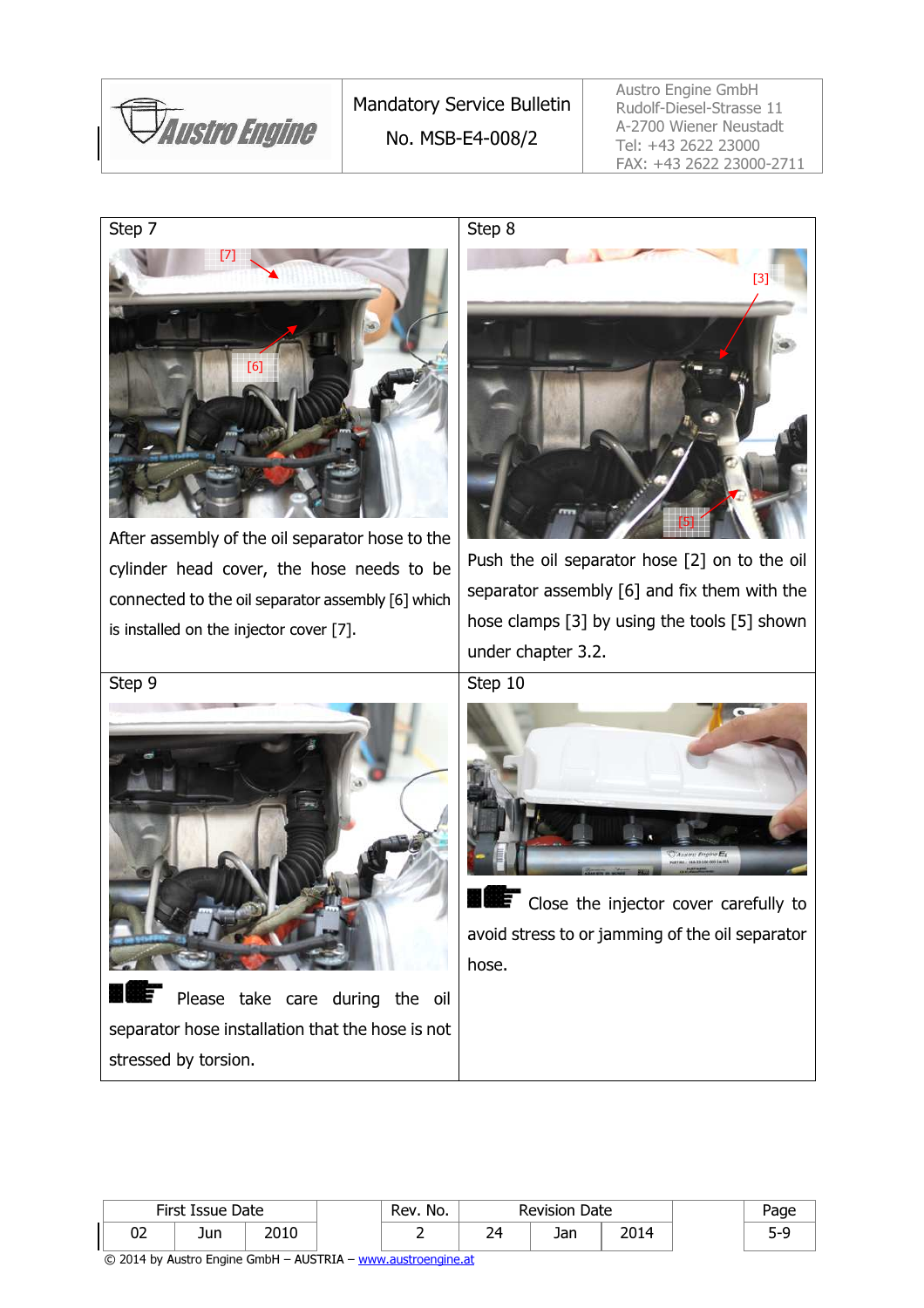

Austro Engine GmbH Rudolf-Diesel-Strasse 11 A-2700 Wiener Neustadt Tel: +43 2622 23000 FAX: +43 2622 23000-2711



5. Install the injector cover according the instructions given in the Maintenance Manual E4.08.04 chapter 85-00-12 – "Installation of Injector Cover without maintenance lid".

The mentioned chapter numbers refer to Maintenance Manual E4.08.04 Rev. 23. They may differ in future revisions. In this case please refer to the name of the chapter as mentioned above.

|    | First Issue Date |      | Rev. No. |    | <b>Revision Date</b> |     |  |  |
|----|------------------|------|----------|----|----------------------|-----|--|--|
| ◡▵ | Jun              | 2010 |          | 24 | Jan                  | 201 |  |  |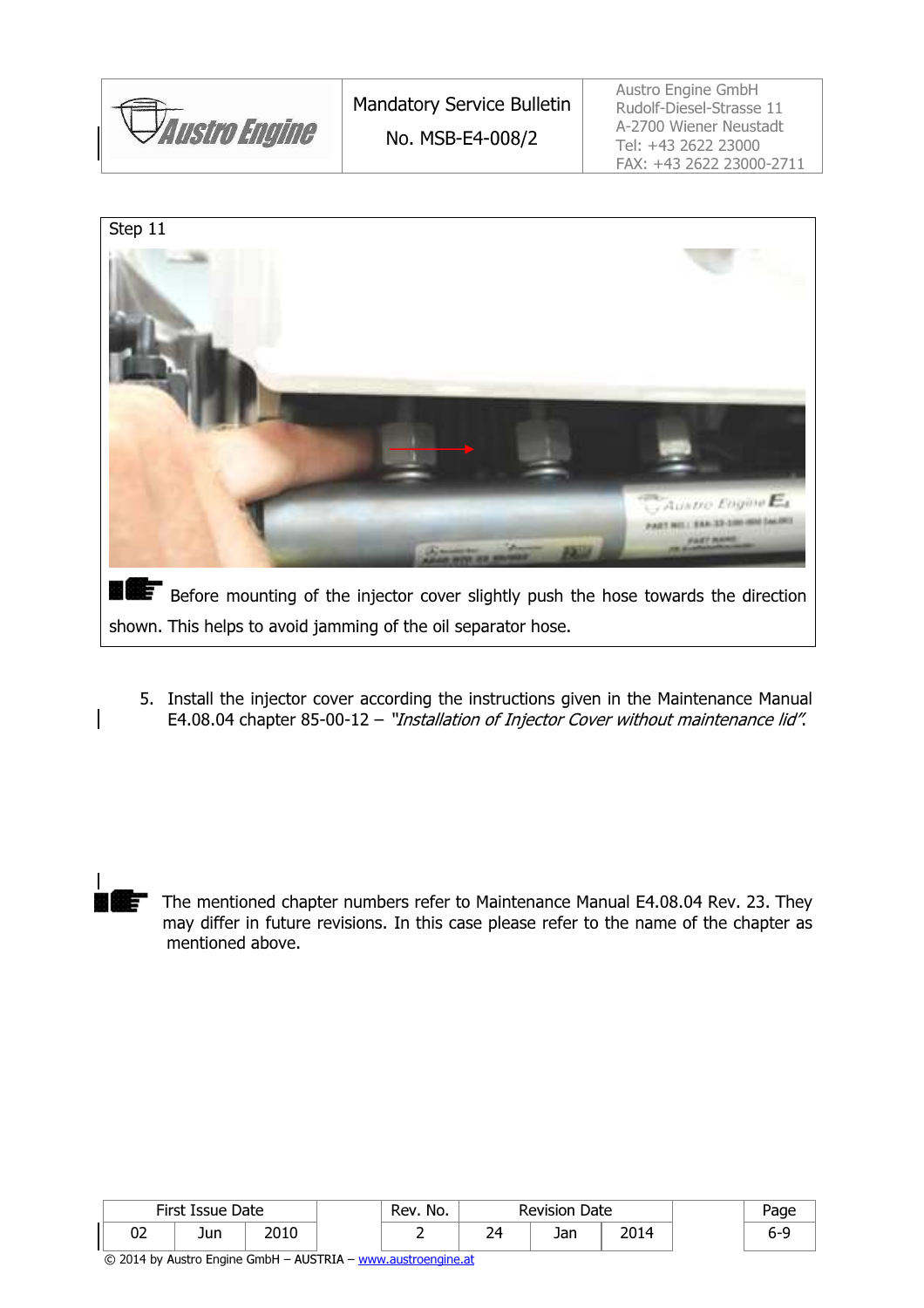**Austro Engine** 

No. MSB-E4-008/2

Austro Engine GmbH Rudolf-Diesel-Strasse 11 A-2700 Wiener Neustadt Tel: +43 2622 23000 FAX: +43 2622 23000-2711

#### 2.2. MASS (WEIGHT)

Not affected.

### 2.3. APPROVAL STATEMENT

The technical information or instructions contained in this document relate to the Basic Type Design which has been approved by EASA and to the Design Change Report No. MDC-E4-179 which has been approved under the authority of DOA No. EASA.21J.399.

The technical content of this document has been approved under the authority of DOA No. EASA.21J.399.

### 3. PLANNING INFORMATION

#### 3.1. MATERIAL & AVAILABILITY

| Amount | <b>Part Name</b>   | <b>Part Number</b> | <b>Rev. Number</b> |
|--------|--------------------|--------------------|--------------------|
|        | Oil separator hose | E4A-53-100-501     | 020                |

#### 3.2. SPECIAL TOOLS

Spring band clamp pliers

#### 3.3. LABOR EFFORT

Refer to labor allowance list provided in the Austro Engine GmbH service agreement.

#### 3.4. CREDIT

Part cost, shipment and labor allowance are granted only if the enclosed execution report is completed and returned to Austro Engine GmbH.

|    | First Issue Date |      | Rev. No. |          | <b>Revision Date</b> |      | auc• |
|----|------------------|------|----------|----------|----------------------|------|------|
| 02 | Jun              | 2010 |          | י ה<br>_ | Jan                  | 2014 |      |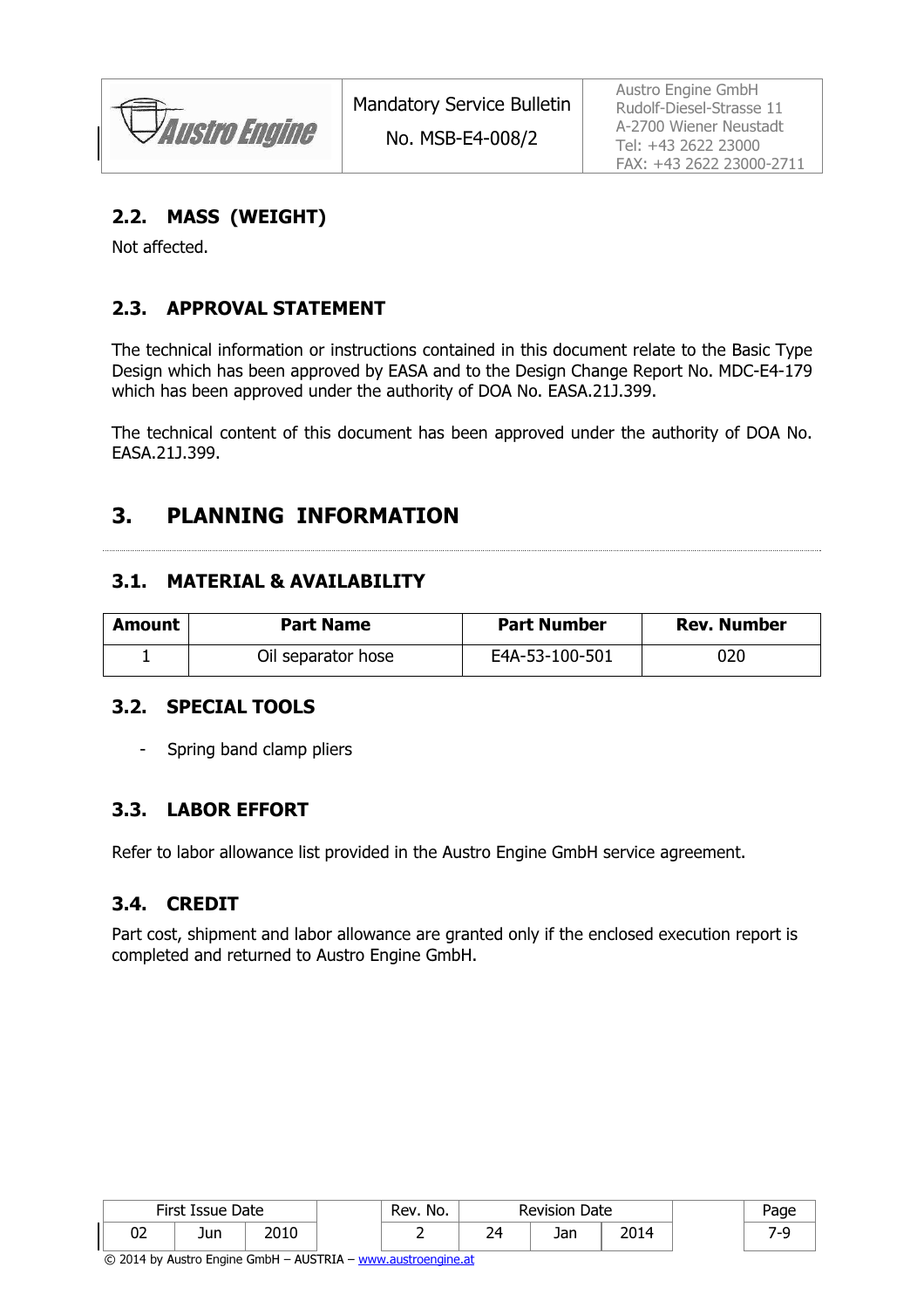

### 4. REMARKS

#### ■鑑 NOTE:

o All measures must be carried out by a certified engine station and certified engine mechanics.

- o The accomplishment of the instructions shown under chapter 2.1 must be confirmed in the respective engine log book.
- o The accomplishment of the instructions must be carried out within the time of compliance according chapter 1.4.
- o In case of doubt please contact the Austro Engine GmbH After Sales Support (e-mail: service@austroengine.at; Tel: +43 2622 23000 2525).
- o For credit information contact Austro Engine GmbH After Sales Support (e-mail: service@austroengine.at; Tel: +43 2622 23000 2525)

### 5. EXPLANATORY NOTES

#### 5.1. SYMBOL EXPLANATION

WARNING: Disregarding these safety rules can cause personal injury or even death

**CAUTION:** Disregarding these special instructions and safety measures can cause damage to the engine or other components.

**NOTE:** Additional note or instruction for better understanding of an instruction n æ-

### 6. APPENDIX

Execution Report.

|          | First Issue Date |      | No.<br>Rev. |          | <b>Revision Date</b> |      | Page |
|----------|------------------|------|-------------|----------|----------------------|------|------|
| ~~<br>◡∠ | Jun              | 2010 | -           | ⊿ ר<br>_ | 1 – r<br>Jall        | 2014 |      |